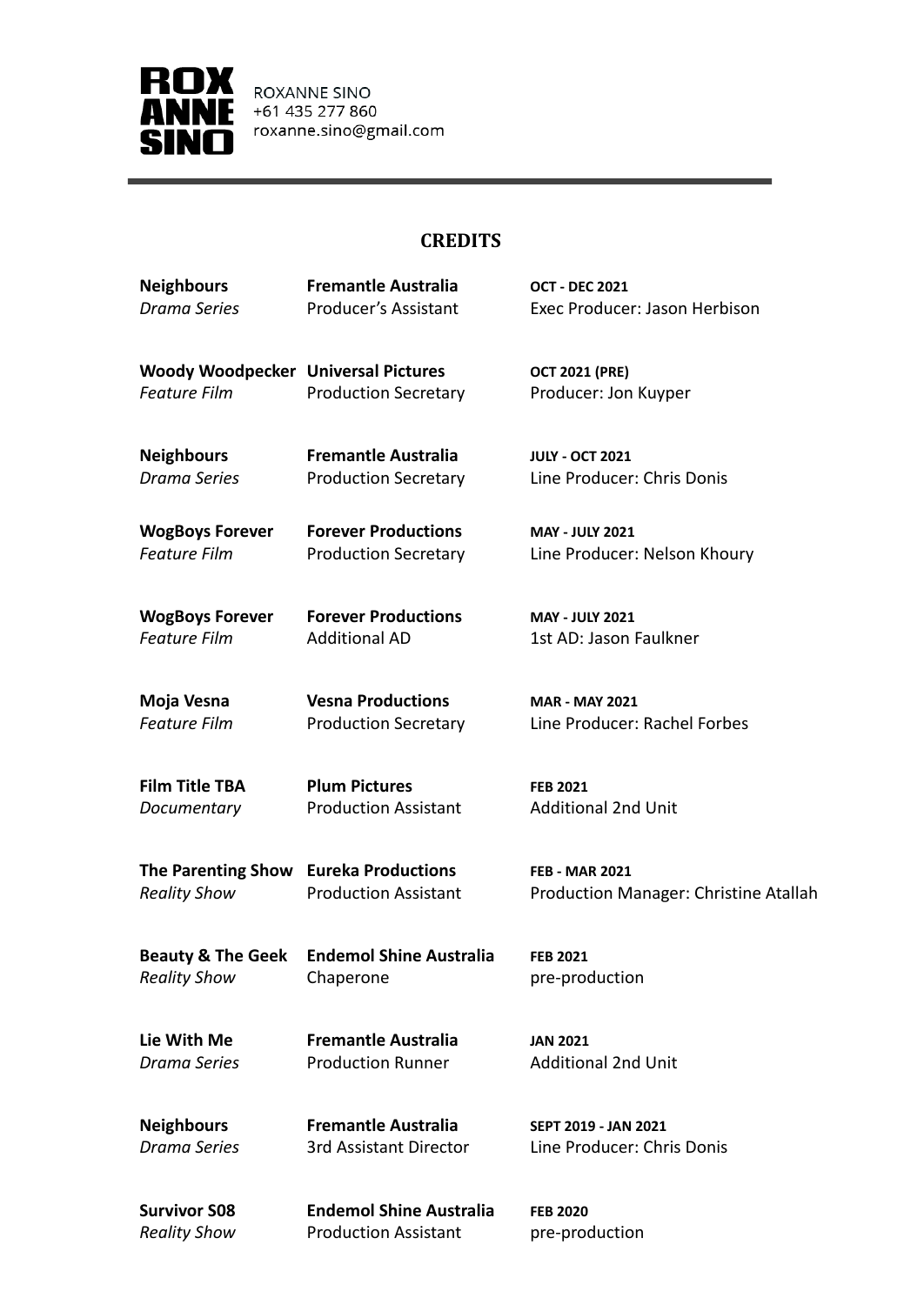| <b>Neighbours</b>                          | <b>Fremantle Australia</b>                                    | <b>FEB - MAR 2020</b>                  |
|--------------------------------------------|---------------------------------------------------------------|----------------------------------------|
| <b>Drama Series</b>                        | Director's Assistant                                          | Dir: Deborra-Lee Furness Jackman       |
|                                            |                                                               |                                        |
| <b>Survivor S07</b><br><b>Reality Show</b> | <b>Endemol Shine Australia</b><br><b>Production Assistant</b> | <b>MAY 2019</b><br>pre-production      |
|                                            |                                                               |                                        |
| <b>Neighbours</b>                          | <b>Fremantle Australia</b>                                    | MAY 2018 - SEPT 2019                   |
| <b>Drama Series</b>                        | <b>Production Assistant</b>                                   | Line Producer: Ben Grogan, Chris Donis |
|                                            |                                                               |                                        |
| <b>Married At First Sight</b>              | <b>Endemol Shine Australia</b>                                | <b>SEPT 2018</b>                       |
| <b>Reality Show</b>                        | <b>Production Runner</b>                                      | <b>Additional 2nd Unit</b>             |
| <b>Seven Year Switch</b>                   | <b>Seven Network</b>                                          | <b>AUG 2018</b>                        |
| <b>Reality Show</b>                        | <b>Production Assistant</b>                                   | <b>Additional 2nd Unit</b>             |
|                                            |                                                               |                                        |
| <b>The Project</b>                         | Network 10                                                    | <b>MAR - APR 2018</b>                  |
| <b>News</b>                                | <b>Production Assistant</b>                                   |                                        |
| <b>Survivor S03</b>                        | <b>Endemol Shine Australia</b>                                | <b>APR 2018</b>                        |
| <b>Reality Show</b>                        | <b>Production Runner</b>                                      | <b>Additional 2nd Unit</b>             |
|                                            |                                                               |                                        |
| <b>All Together Now</b>                    | <b>Endemol Shine Australia</b>                                | <b>APR 2018</b>                        |
| <b>Reality Show</b>                        | <b>Production Runner</b>                                      | pre-production                         |
| <b>House Rules</b>                         | <b>Seven Network</b>                                          | <b>MAR 2018</b>                        |
| <b>Reality Show</b>                        | <b>Production Runner</b>                                      | Additional                             |
|                                            |                                                               |                                        |
| <b>Married At First Sight</b>              | <b>Endemol Shine Australia</b>                                | <b>NOV 2017</b>                        |
| <b>Reality Show</b>                        | <b>Production Runner</b>                                      | Additional                             |
| <b>Survivor S02</b>                        | <b>Endemol Shine Australia</b>                                | <b>MAY 2017</b>                        |
| <b>Reality Show</b>                        | <b>Production Runner</b>                                      | Additional                             |
| <b>Behave Yourself</b>                     | <b>Eureka Productions</b>                                     |                                        |
| <b>Reality Show</b>                        | <b>Production Runner</b>                                      | <b>APR 2017</b><br>Additional          |
|                                            |                                                               |                                        |
| Are You the One                            | <b>ActiveTV</b>                                               | <b>NOV - DEC 2016</b>                  |
| <b>Reality Show</b>                        | <b>Production Runner</b>                                      | USA & AUS                              |